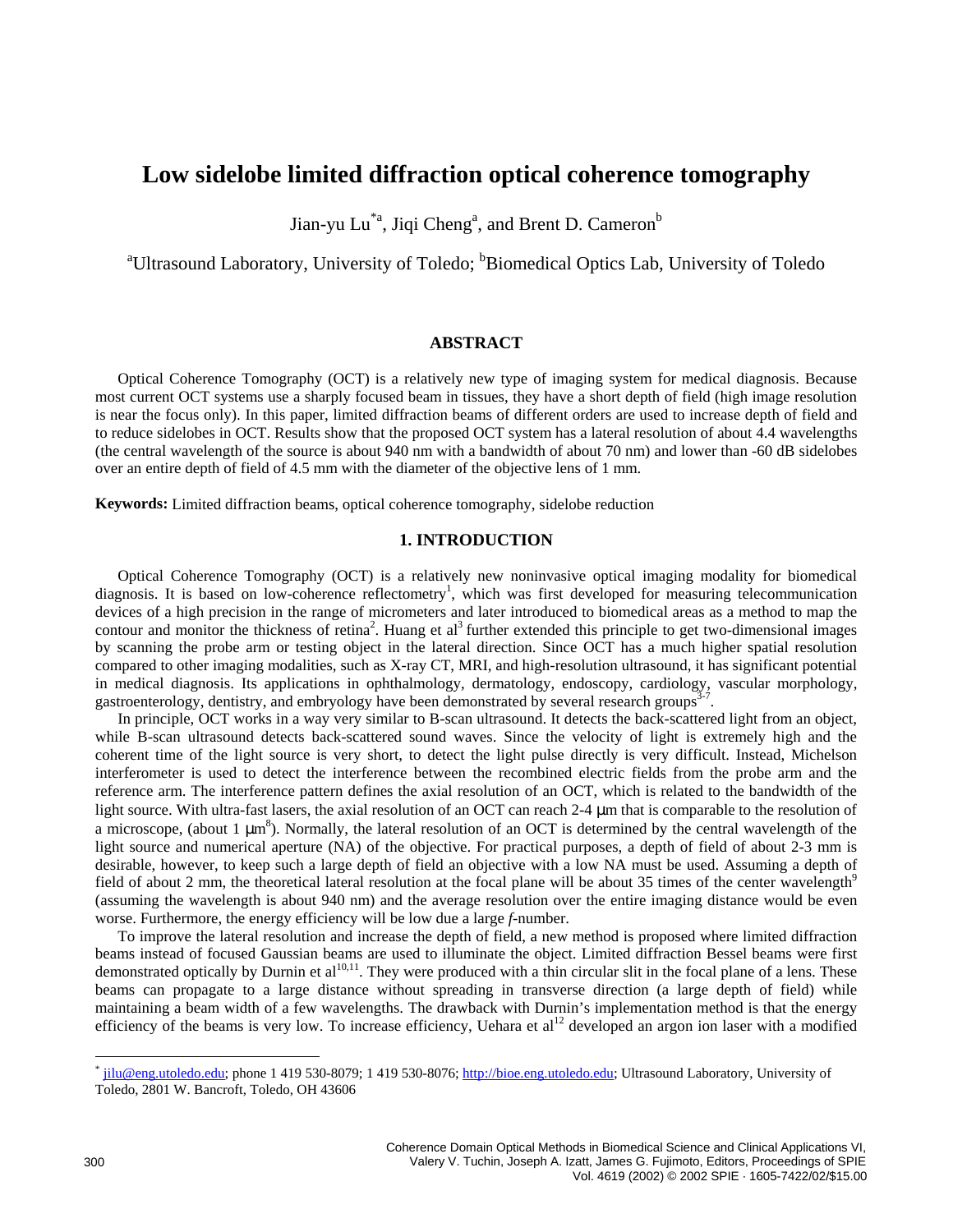cavity capable of generating limited diffraction beams; Vasara et al<sup>13</sup> proposed another more simper way by using a laser and a single computer-generated hologram. With a four-level phase-only hologram, the efficiency can be as high as 81.5%. In addition, the intensity at the center of beams generated by a single hologram is increased linearly with the propagating distance within the depth of field. This is an obvious advantage when applied to OCT as compared to use Durnin's beams where the intensity at the beam center is relatively constant. The increased intensity will naturally compensate for the intensity decrease due to the attenuation of the light in tissue.

In previous studies, we have produced the limited diffraction beams with ultrasound $14-21$  and applied them to medical imaging<sup>22-26</sup>, tissue property identification<sup>27</sup>, nondestructive evaluation<sup>28</sup>, blood flow velocity measurement<sup>29</sup>, and optical communications<sup>30</sup>. We also developed methods to reduce sidelobes of limited diffraction beams, such as, inverse filtering<sup>31</sup>, bowtie beams<sup>32-33</sup>, and summation-subtraction<sup>34</sup>. With the summation-subtraction method, a high quality image can be obtained over a very large depth of field. In this paper, we have extended the method developed in ultrasound to OCT. In this method, the objective of the probe arm of an OCT is replaced with a limited diffraction beam transmitter and receiver while the basic structure of the Michelson interferometer remains the same. The proposed limited diffraction beam transmitter and receiver are implemented with a method similar to the hologram technique mentioned above. To generate a zero-order Bessel beam, a two-level phase-only mask is used. Higher-order diffraction, produced from the mask, is removed with an iris diaphragm and quadratic phases are compensated. Second-order Bessel beams are produced by adding a second mask immediately behind the first one to modulate both the amplitude and phase in the angular (azimuthal) direction. The second mask can be rotated by  $45^{\circ}$  to produce a rotated second-order beam. To reduce sidelobes, at each scanning position, the three backscattered signals obtained from the two second-order and one firstorder measurement are recombined by summing the second order beams and then subtracting the first-order beam. Although this procedure requires three operations as oppose to one operation in conventional OCT to obtain a single image line, with the current design, an average lateral resolution of 4.4 wavelengths over a depth of field of about 4.5 mm with a low sidelobe can be achieved. In the next section, we will briefly introduce the basic theory of sidelobe reduction for limited diffraction beams; In Section 3, the system design of the new method will be presented. Simulation results based on a single scattering model of the interaction between light and object will be given. Finally, we will present a brief discussion and a conclusion.

#### **2. THEORY**

The basic structure of an OCT system is a Michelson interferometer, as is shown in Fig. 1. According to Pan et  $a^{35}$ 



#### **Fig. 1.** Block diagram of OCT.

SLD: superluminescence diode, BS: beam splitter, LDB T/R: limited diffraction beams transmitter/receiver, PD: photodiode, HD: heterodyne detection, A/D: analog/digital converter, PC: personal computer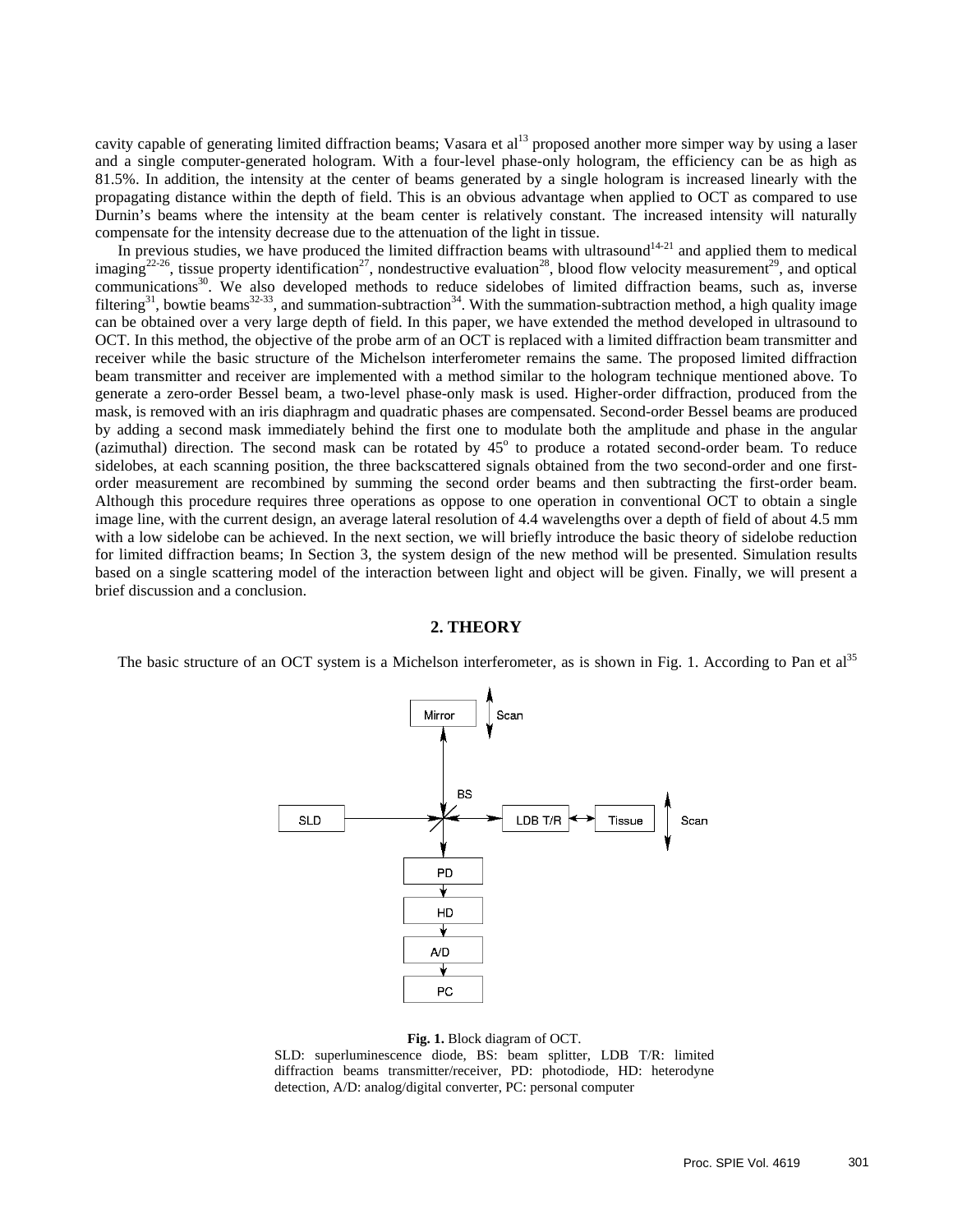and ignoring the depolarization effects of the light, the detected signal for a fixed scanning position from one scatterer located at  $\vec{r} = (r, \phi, z)$  can be expressed in terms of the axial distance as:

$$
I_{d}(z'-z) = E_{s}E_{s}^{*} + E_{r}E_{r}^{*} + 2|E_{s}||E_{r}||V_{w}(z'-z)|\cos \overline{k}(z-z),
$$
\n(1)

where  $E<sub>i</sub>$  is the light field scattered from the tissue,  $E<sub>i</sub>$  means the light field from the reference arm, and  $z - z$  is the optical distance difference between the reference and the probe arms, and  $\overline{k}$  is the center wavenumber. The incoherent light is ignored in the above expression. The interference is given by the last term in (1).  $V_a(z)$  is the autocorrelation function of the light expressed in the space domain and is given by:

$$
V_{ic}(z) = \exp(-\frac{z^2}{L_c^2}),
$$
\t(2)

where *L* is the coherence length of the light source, which is related to the group velocity index of the object and the bandwidth, center wavelength of the light source, and is given by:

$$
L_c = \left(\frac{2\sqrt{\ln 2}}{\pi}\right) \left(\frac{\overline{\lambda}^2}{n\Delta\lambda}\right).
$$
 (3)

 $L_c$  is directly related the axial resolution of OCT, which is  $2\sqrt{\ln 2L_c}$  in our definition. After filtering out the direct current (DC) component and keeping the reference light filed constant, we have:

$$
I(z'-z) \propto |E_s| \exp(-\frac{(z'-z)^2}{L_c^2}) \cos(\overline{k}(z'-z)).
$$
 (4)

In conventional OCT, a focused Gaussian beam is used to illuminate the object. Its transverse sidelobes at the focal plane are very low, however, the depth of field is also very small. In our case, a limited diffraction beam, which has a very large depth of field, but higher sidelobes, is used to illuminate the object. To reduce the sidelobes, multiple limited diffraction beams are used. The rigorous theory and derivation has been discussed in a previous paper $34$ . In the following, we give only major results. Using Bessel beams as an example, the field produced at the scatterer by a broadband Bessel light beams can be expressed as:  $\overline{\phantom{a}}$ 

$$
\Phi_{J_n}(\vec{r},t) = 2\pi J_n(\alpha r) \cos m(\phi - \phi_0) F^{-1} \left\{ T(\omega) e^{j\beta z} \right\},\tag{5}
$$

where  $m = 0, 1, 2, \dots$ , is the order of the Bessel beams,  $\alpha$  is the scaling parameter,  $\phi_0$  controls the starting angle of the beam,  $\beta = \sqrt{k^2 - \alpha^2}$ , and where  $\overline{k}$  is the wavenumber.  $T(\omega)$  is square root of spectrum distribution function of the light source.  $F^{-1}(\cdot)$  represents the inverse Fourier transform. Because OCT is similar to a pulse-echo system, according to the reciprocal principle, the detected signal from the point scatterer located at  $\vec{r} = (r, \phi, z)$  with reflection coefficient of  $A(r, \phi, z)$  is given by:

$$
e_{J_m}(\vec{r},t) = 4\pi^2 A(\vec{r}) J_m^2(\alpha r) \cos^2 m(\phi - \phi_0) \cdot F^{-1} \left\{ T(\omega) e^{j2\beta z} \right\}.
$$
 (6)

In the case of OCT, the last term in (6) is related to the interference term in (4). By rewriting (6) in space domain and substituting it into (4), we have:

$$
I(z'-z) = 4\pi^2 A(\vec{r}) J_m^2(\alpha r) \cos^2 m(\phi - \phi_0) \cdot \exp(-\frac{(z'-z)^2}{L_c^2}) \cos(\overline{k}(z'-z)).
$$
 (7)

In a linear system, the total detected signal is the sum of contributions from all scatterers illuminated. By integrating over above equation, we obtain an A-line:

$$
I(z'-z) = 4\pi^2 \int_{-\infty}^{\infty} r dr \int_{-\pi}^{\pi} d\phi \int_{-\infty}^{\infty} dz \cdot \left[ A(\vec{r}) J_{m}^{2}(\alpha r) \cos^2 m(\phi - \phi_0) \cdot \exp(-\frac{(z'-z)^2}{L_c^2}) \cos(\overline{k}(z-z)) \right].
$$
 (8)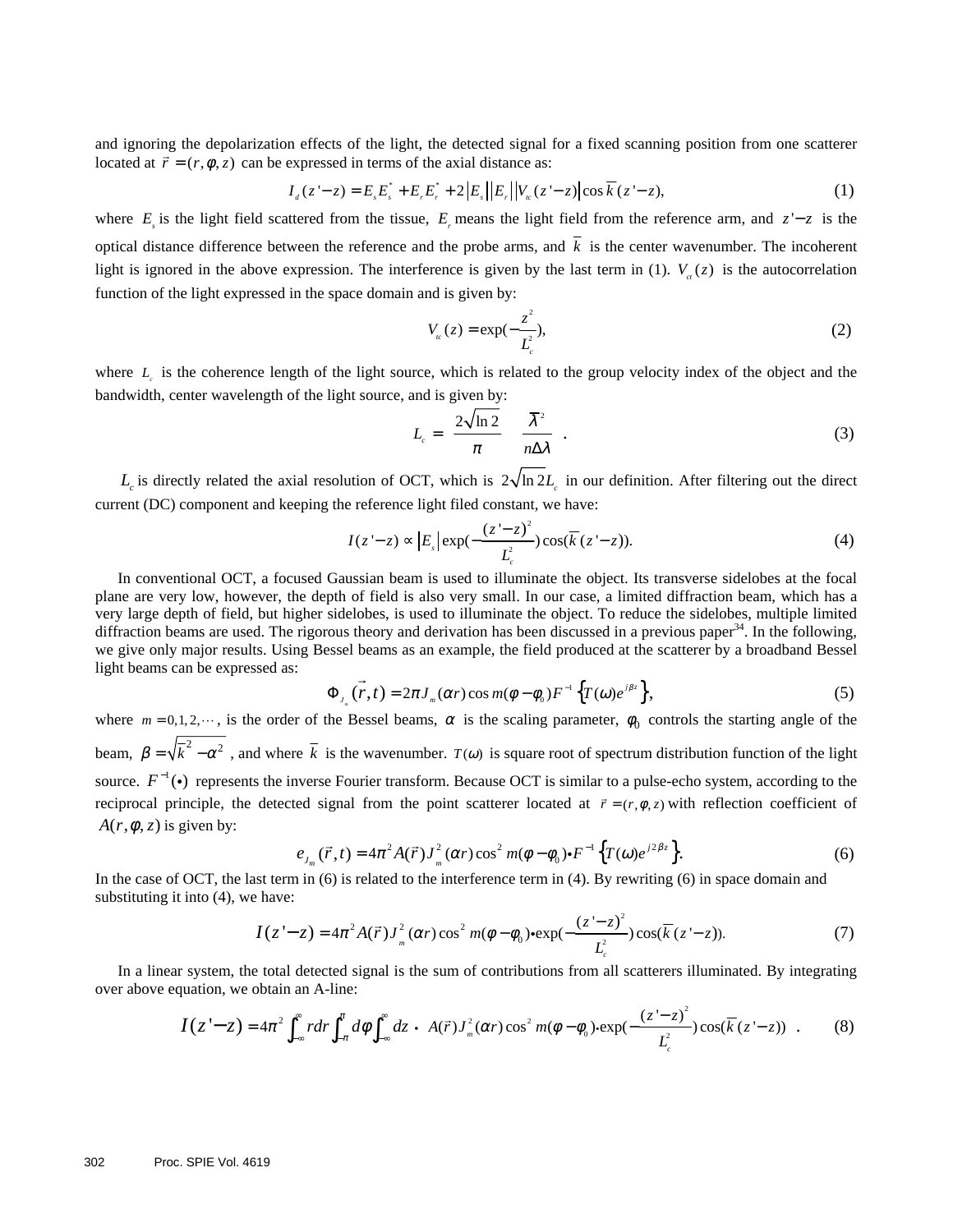Because  $J_0^2(0) = 1$  and  $J_2^2(0) = 0$ , and  $J_0^2(\alpha r) \approx J_2^2(\alpha r) \approx (2/\pi \alpha r) \cos^2 \alpha$  $J_0^2(\alpha r) \approx J_2^2(\alpha r) \approx (2/\pi \alpha r) \cos^2(\alpha r - \pi / 4)$  when  $\alpha r \gg 1$ , sidelobes can be greatly reduced by the summation-subtraction method where A-lines of both second-order transmissions are summed and then subtracted from the zero-order transmission. I.e.:



**Sidelobe Reduction for Ideal Bessel Beams** 

**Fig.2.** Sidelobe reduction for ideal Bessel beams

$$
I_{J_0}(z) - [I_{J_2}(z)]_{\phi_0 = 0} + I_{J_2}(z)]_{\phi_0 = \pi/4} = 4\pi^2 \int_{-\infty}^{\infty} r dr \int_{-\pi}^{\pi} d\phi \int_{-\infty}^{\infty} dz \left[ A(\vec{r}) (J_0^2(\alpha r) - J_2^2(\alpha r)) \cdot \exp(-\frac{(z'-z)^2}{L_c^2}) \cos(\overline{k}(z'-z)) \right]. \tag{9}
$$

Assuming  $\alpha = 738151m^{-1}$  and the diameter of the aperture is  $D = 1mm$ , the sidelobes are reduced by 40 dB at the edge of the aperture (see Fig. 2).

### **3. OPTICAL DESIGN**

Our OCT system is the same as a conventional one except that the objective of the conventional OCT is replaced with the limited diffraction transmitter and receiver unit (Fig. 3). The unit uses masks to produce and receive limited diffraction beams. The designed depth of field of the limited diffraction Bessel beams is about 4.5 mm, and the full width



**Fig.3.** The diagram of the limited diffraction transmitter and receiver unit (Units are in mm)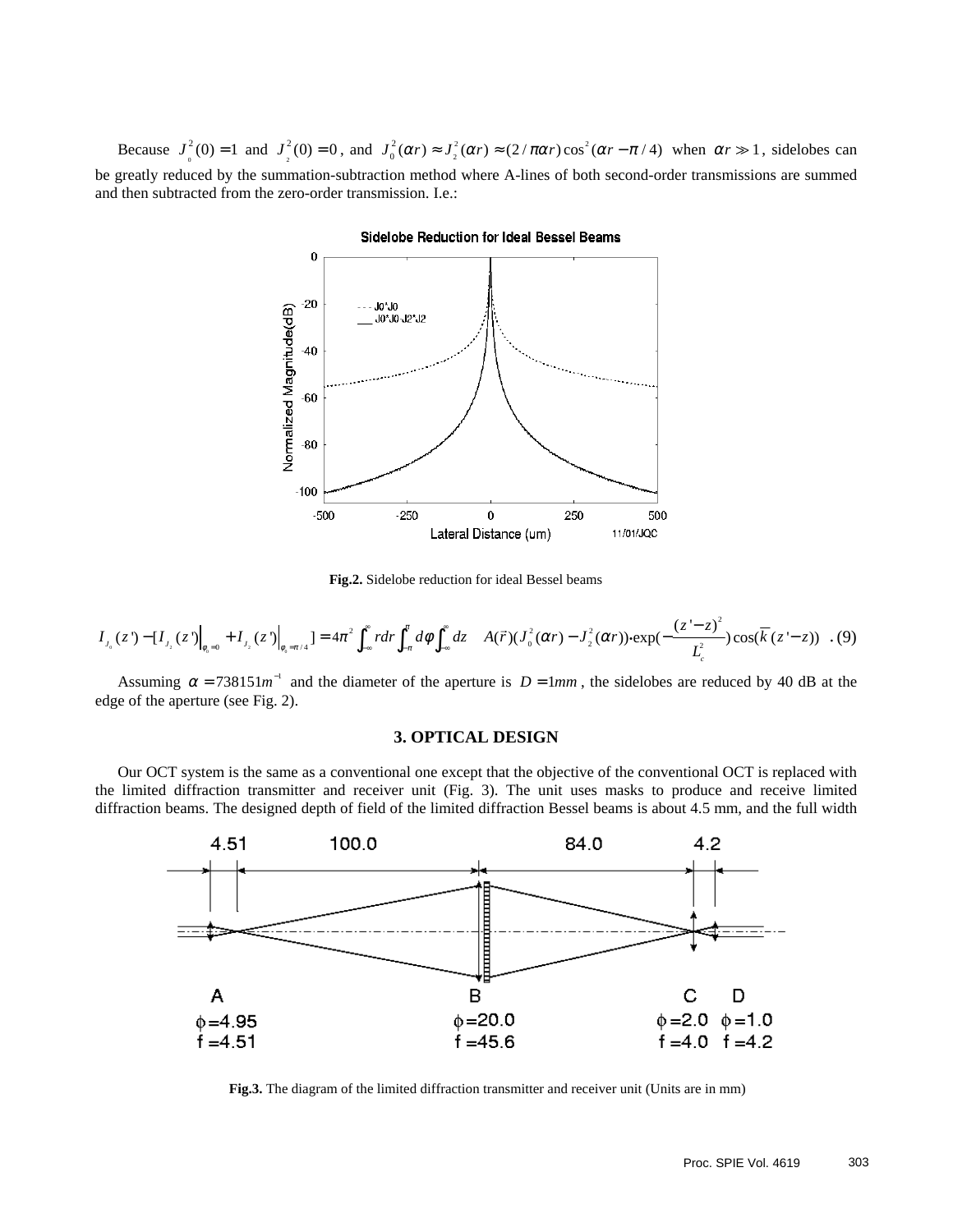at half maximum (FWHM) of the main lobe of the zero-order Bessel beam is approximately 4.4 center wavelengths. The center wavelength is about 940 nm, and the bandwidth is about 70 nm. The scaling parameter of the Bessel beams,  $\alpha$ , is about 738151m-1, and the diameter of the aperture is 1 mm. The phase function of the mask to produce the zero-order Bessel beam is given by  $13$ :

$$
\Psi(r) = \alpha r - \pi / 4. \tag{10}
$$

The field produced by such a phase mask is proportional to the axial distance from the mask<sup>13</sup>:

$$
I(r, z) \propto z \left| J_0(\alpha r) \right|^2. \tag{11}
$$

For simplicity, the mask is implemented in two levels with the following phase function:

$$
\Psi = \begin{cases} 0, & (\cos(\alpha \cdot r - \pi / 4) \ge 0) \\ \pi, & (\cos(\alpha \cdot r - \pi / 4) < 0) \end{cases} \tag{12}
$$

where  $\alpha' = \alpha/20$ , is the scaling parameter of the mask (Fig. 4). In addition, the mask is 20 times larger than the designed aperture size facilitate manufacturing and handling. With these parameters, the mask has a total of 117 rings, with the width of each ring of about 85.1  $\mu$  m, except the first inner ring has a diameter of 127.7  $\mu$  m. The phase of each ring is either 0 or  $\pi$  as shown in Fig. 4. The diameter of the mask is 20 mm. As shown in Fig. 3, the light from the light source SLD passes through both lenses A and B. The lens B servers two purposes. First, it works with lens A to collimate the light; second, it provides a converging illumination for the masks. Lens C is an imaging lens that de-magnifies the mask by 20 times to produce the desired scaling parameter and aperture size for production of the Bessel beams. Lens D is used to cancel the quadratic phase introduced in the imaging process. According to Fourier optics<sup>36</sup>, after the compensation of the quadratic phase, the resulting image is a convolution of the ideal image predicted by geometrical optics and the aperture of the imaging lens C. We have chosen the aperture of lens C so that it allows only the zero-order diffraction of the mask behind lens B to pass through. In theory, this contains about 40 percent of the total energy<sup>13</sup>. The magnitude of the light field immediately after the mask is unity, however, the image of the mask has a cosine transverse field profile due to the filtering effect. The field transverse profile calculated with linear convolution theory at lens D is shown in Fig. 5 (solid lines and dotted lines represent results before and after sidelobe reductions). To make it clear, in Fig. 5(a), only the maximum of each ring is plotted. The center 1/10 portion of the aperture is plotted in detail in Fig. 5(b) and the cosine-like pattern is clearly seen.



**Fig.4**. Diagram of the first mask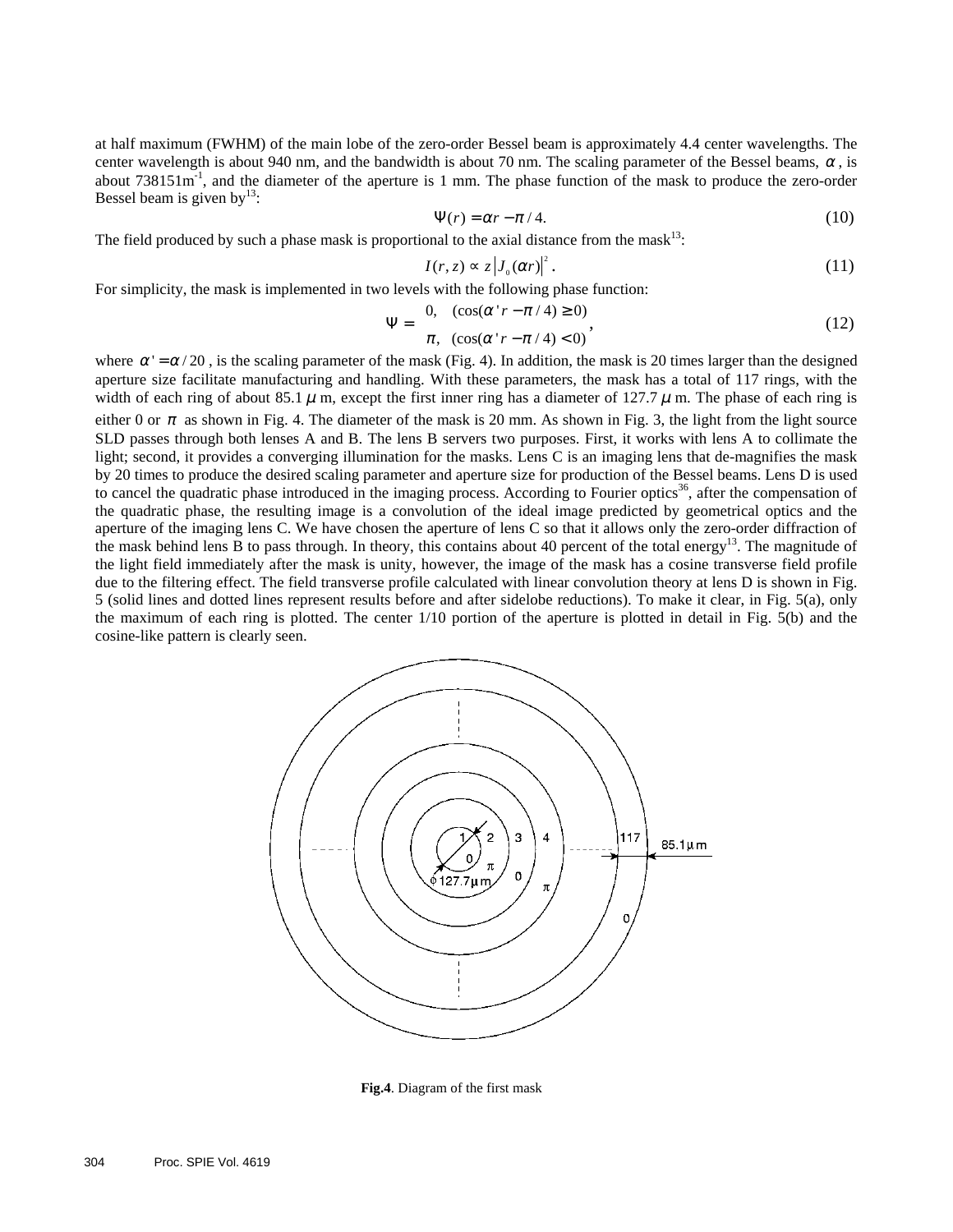

**Fig.6.** Diagram of the second mask

To generate the second order Bessel beams, a second mask is placed immediately behind the first at lens B. The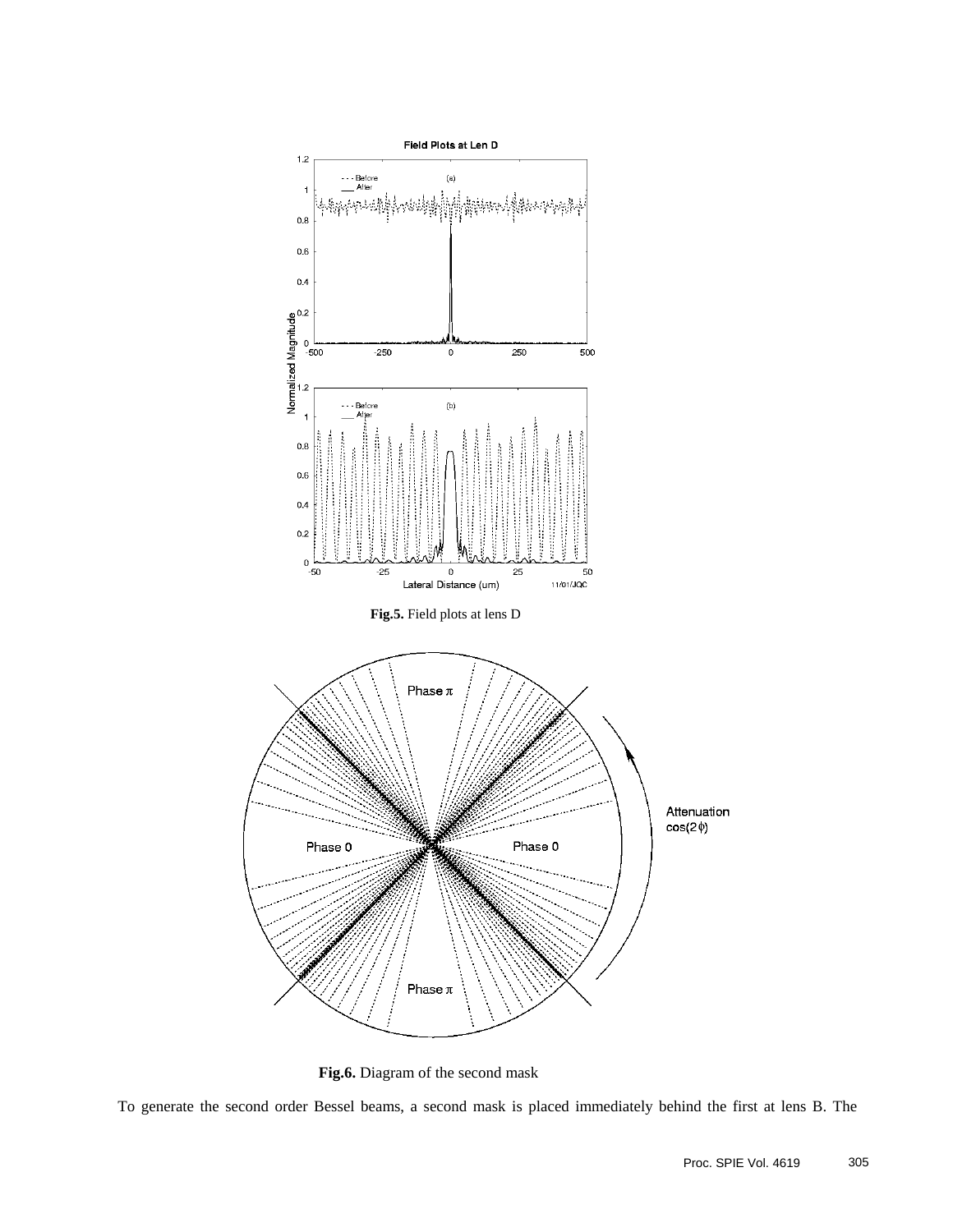second mask modulates the phase and amplitude of the light in the angular (azimuthal) direction. A schematic of the second mask is shown in Fig. 6. It is divided into four quarters with an alternating phase of either 0 or  $\pi$ . The amplitude



**Fig.7.** Field plots at different axial distances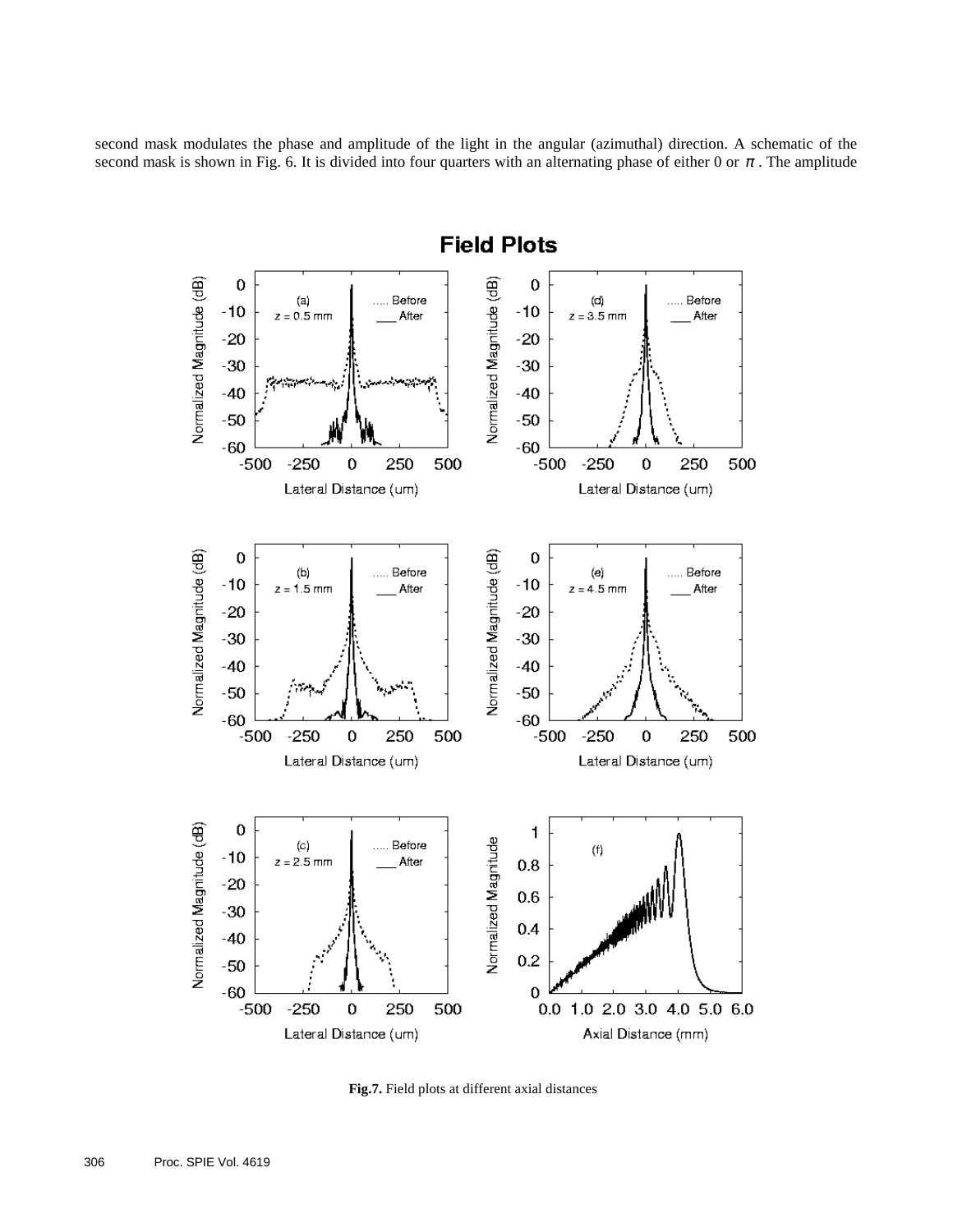transmission coefficient of the second mask is determined by the density of purely absorbing dots and is given by the function  $cos(2\phi)$ . The second mask can be rotate 45 degree to produce the other second-order Bessel beam.

# **4. SIMULATION RESULTS**

After passing through lens D, the light fields at five axial distances (0.5 mm, 1.5 mm, 2.5 mm, 3.5 mm, and 4.5 mm) are calculated with field calculation method developed by Ocheltree et  $al^{37}$  (Fig. 7). The solid and dotted lines represent the results after and before the sidelobe reduction with the summation-subtraction method. It should be noted that even before sidelobe reduction, the Bessel beams have already kept their shapes without spreading in transverse direction over the display distances from 0.5-4.5 mm. After sidelobe reduction, the beams are nearly pencil beams over all depths from 0.0-4.5 mm (see both Figs. 5 and 7). Fig. 7(f) shows the increase of intensity of the zero-order Bessel beam with propagating distance within the depth of field, which agrees well with (11).

Computer simulation is also performed to verify the effect of the sidelobe reduction on a three-dimensional (3D) phantom containing multiple scatterers. The simulation is based on single scattering model, and (8) is used to calculate the detected signal. The constructed 2D images are shown in Fig. 8. The dimension of phantom is  $240 \times 120 \times 120 \mu m^3$ , with two cylinders embedded. The diameters of these cylinders are 30 $\mu$ m and the reflection coefficients of the cylinders are 15 dB (Cyl. 1), -15 dB (Cyl. 2) relative to that of the bulk scattering background. In each cubic wavelength, one random scatter is assumed resulting in a total of over two million scatterers in the phantom. To show the limited diffraction property of the Bessel beams, images are simulated at five axial distances, where center of the phantom is place 0.5 mm, 1.5 mm, 2.5 mm, 3.5 mm and 4.5 mm away from the surface of lens D, respectively. A center wavelength of 940 nm with a bandwidth of 70 nm for the light source is assumed. The group velocity index of the phantom is taken as 1.37.

Constructed images of the phantom are shown in Figs. 9 and 10 before and after the summation-subtraction sidelobe



**Fig. 8.** Diagram of the phantom used for simulation

reduction. To avoid the influence of the edges, the images displayed are cut to  $240 \times 100 \mu m^2$ . For comparison purposes, images are constructed at an axial distance of 2.5 mm with ideal Bessel beams are shown in both Figs. 9(f) and 10(f). It is clearly seen that the simplified masks produce satisfactory results as compared to ideal Bessel masks that are difficult to construct. We also see that the summation-subtraction method is effective for sidelobe reduction.

To quantitatively evaluate the image contrast, we use the following contrast definition: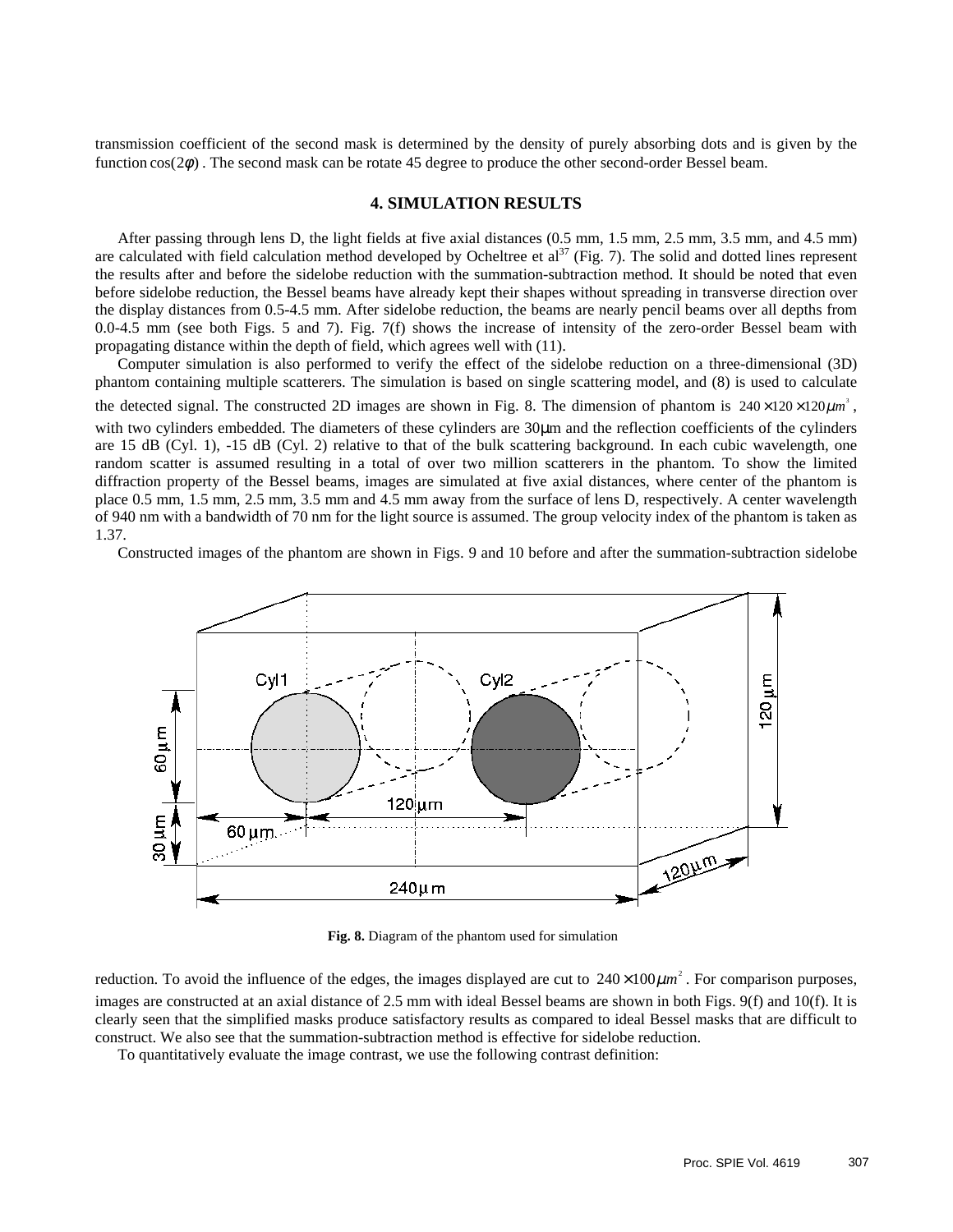$$
contr = 20 \log \frac{m_i}{m_o},\tag{13}
$$

where,  $m_i$  and  $m_s$  are the mean of the constructed image of the cylinder and the mean of background, respectively. To



**Fig. 9.** Simulated images before sidelobe reduction



**Fig. 10.** Simulated images after sidelobe reduction

avoid the influence of the edges of the cylinders on the contrast,  $m_i$  and  $m_\rho$  are calculated with a radius of 4  $\mu$ m smaller and larger than that of the cylinders, respectively. Calculated contrasts for all panels ((a)-(f)) in both Figs. 9 and 10 are listed in Table 1.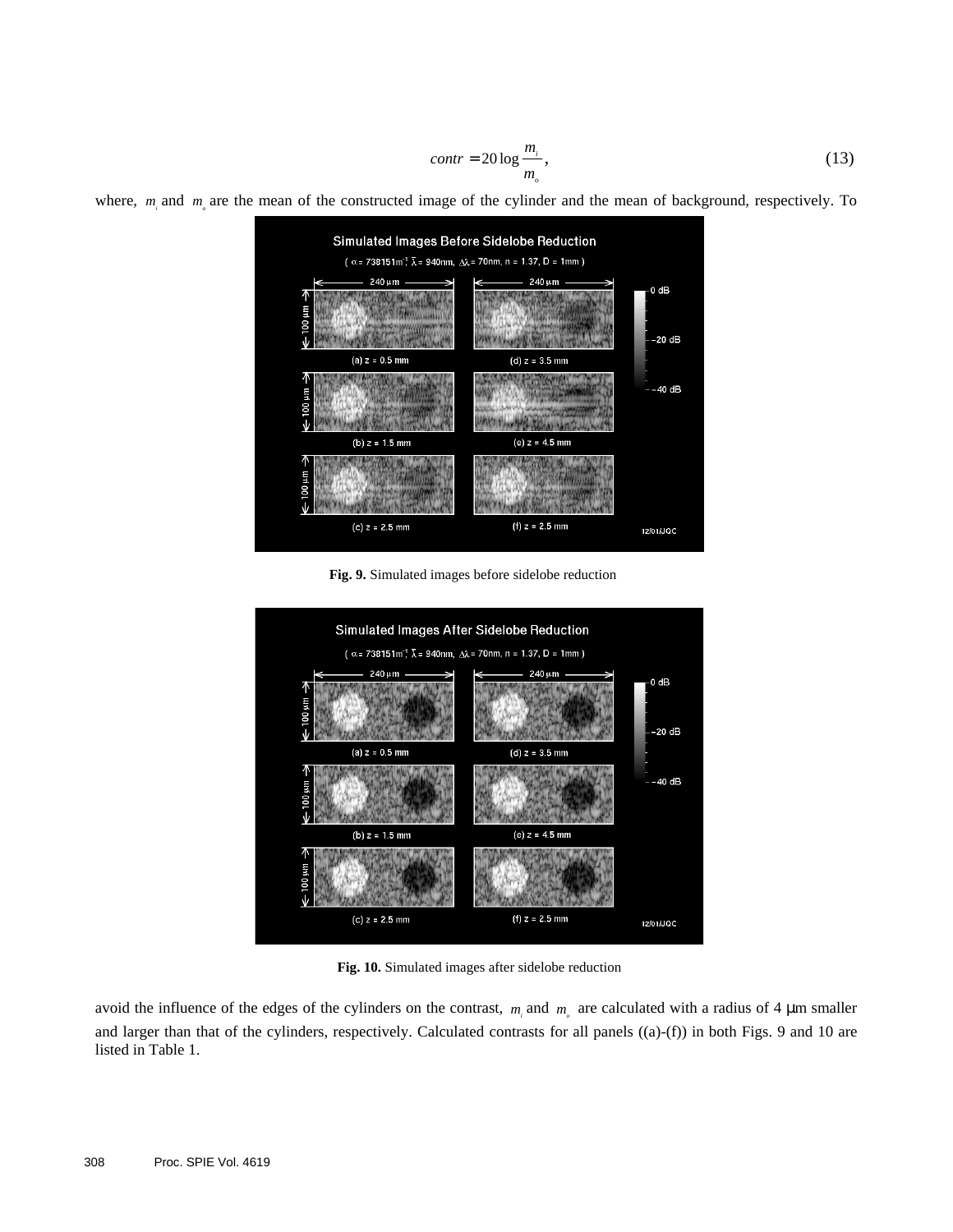| <b>Tuble 1:</b> Contrast of the extintents in the phantom |       |          |        |          |       |          |       |          |       |          |       |          |
|-----------------------------------------------------------|-------|----------|--------|----------|-------|----------|-------|----------|-------|----------|-------|----------|
|                                                           | (a)   |          | (b)    |          | tc.   |          | (d)   |          | (e)   |          |       |          |
|                                                           | Cvl.1 | Cvl. 2   | Cyl. 1 | Cyl. 2   | Cyl.1 | Cyl. 2   | Cyl.1 | Cyl. 2   | Cyl.1 | Cvl. 2   | Cvl.1 | Cyl. 2   |
| <b>Ideal</b> (dB)                                         | 15    | $-1.5$   |        | $-1.5$   | 15    | $-15$    | 15    | -15      | 15    | $-1.5$   | 15    | $-15$    |
| <b>Before</b> (dB)                                        | 12.43 | 0.29     | 12.91  | $-6.01$  | 12.86 | $-5.33$  | 12.44 | $-7.91$  | 12.31 | $-5.00$  | 12.83 | $-5.04$  |
| <b>After (dB)</b>                                         | 14.94 | $-13.18$ | 14.98  | $-13.66$ | 14.96 | $-13.79$ | 14.99 | $-13.57$ | 14.91 | $-13.40$ | 14.98 | $-13.91$ |

**Table 1.** Contrast of the cylinders in the phantom

## **5. DISCUSSION**

### **5.1 Depth of field**

The limited diffraction OCT system developed has a very large depth of field. In the current design, it is about 4.5 mm, which can be clearly seen from panel (f) of Fig. 7. At the surface of lens D, the beam has a high sidelobe before reduction (Fig. 5). From 0.5 mm to 4.5 mm, the beam has developed into a Bessel beam even without sidelobe reduction (Fig. 7). For biomedical applications, we are interested in about 2-3 mm in depth, therefore, the designed system is adequate for such applications (4.5 mm). Within the depth of field, image resolution is almost constant. This can also be seen from Figs. 9 and 10 where the speckle patterns of images at five axial distances have very similar features. In addition, within the depth of field, the intensity of Beams linearly increases with the propagating distance. This is clearly an advantage in the absorbing media such as biological soft tissues as it compensates for the attenuation.

#### **5.2 Sidelobe**

Compared to focused Gaussian beams at focal plane, limited diffraction beams have higher sidelobes. Fig. 2 shows the sidelobe levels for ideal zero-order Bessel beams. At the edge of the aperture, they are about –55dB. In the center of the Beams, the sidelobe level is so high that it is hard to construct images of a high contrast. However, with the summationsubtraction method, sidelobe is reduced to about –100dB at edge, and quickly reaches –60dB near the center. With our current implementation, at an axial distance of 0.5 mm, the sidelobe level before summation-subtraction is higher than the ideal beams, but at other depths, the actual sidelobes are lower. After summation-subtraction, the sidelobes at all depths are dramatically reduced, while the width of main lobe keeps nearly constant within the depth of field. In Fig. 9, the images have a low contrast before the sidelobe reduction. Cyl. 1 (–15dB) in Fig. 9 is hard to distinguish from the background. From Table 1, the actual contrast is only about –5dB to –8dB, which is well bellow the ideal –15dB. Furthermore at an axial distance of 0.5 mm, there is no contrast between this cylinder and the background. After the sidelobe reduction, the contrasts of the cylinders are very close to the ideal values – a high image contrast has been achieved.

#### **5.3 Resolution**

The axial resolution of our system is the same as that of the conventional OCT and is determined by the bandwidth and the center wavelength of the light source and group velocity index of the object. Since the wavelength around 800 nm is the window for biomedical optical applications where a good compromise between absorption and scattering is reached, the only practical way to increase the axial resolution is to broaden the bandwidth of light source. Through the use of ultra-fast laser pulses with a width in the range of a few femtoseconds, 1 µm axial resolution is achievable. However, the cost of such a light source may be extremely high. In most OCT systems, superluminescent diodes are used as the light source based on their low costs and reasonable performance. Generally, an axial resolution of 10 to 20  $\mu$ m can be easily achieved. In a conventional system, there is a tradeoff between the lateral resolution and depth of field. If the sample is thin and placed near the focal zone, the lateral resolution can be very high, however, for a thicker sample, a low numerical aperture must be used to increase the depth of field thus leading to a low energy efficiency and low lateral resolution. The lateral resolution of our system is about 4.4 wavelenths, i.e. about 4 µm, and this resolution is maintained over 0-4.5 mm range after sidelobe reduction (Figs. 5 and 7). From Figs. 9 and 10, we can see that the lateral resolution is higher than that of the axial (8.13 µm) in the phantom images. Comparing panels (c) and (f) in both Figs. 9 and 10, it is clear that the simplified masks do not degrade beam performance and image quality.

#### **5.4 Potential applications**

A large depth of field and a high and constant lateral resolution are desirable for most OCT applications. In ophthalmology, it means a longer axial distance range can be imaged at a high and uniform resolution. In turbid media, the linearly increasing intensity of the light can naturally compensate for the attenuation to some degree. High and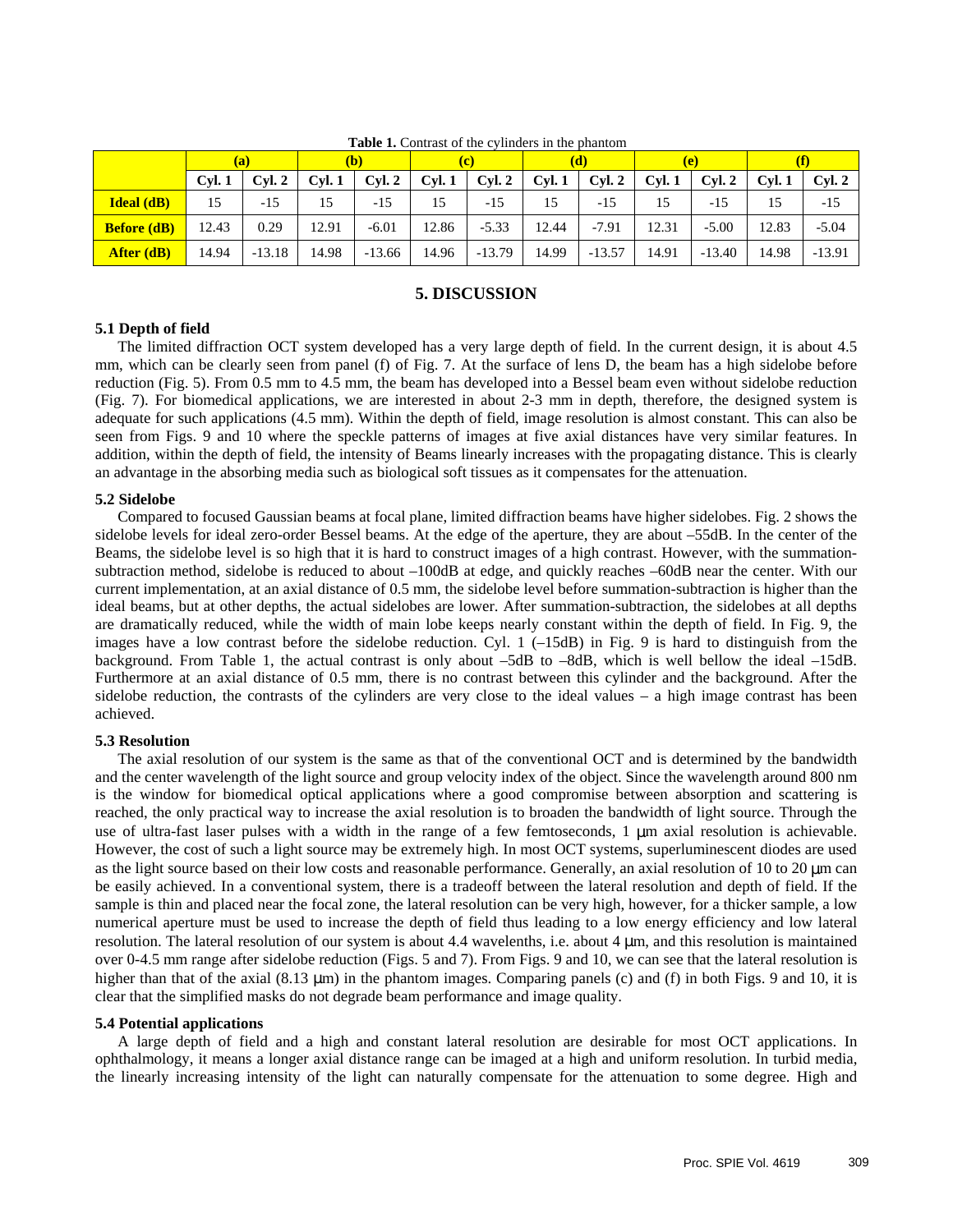constant lateral resolution also means less distortion of the image and high contrast between the interested features and the background, obviously, high contrast makes it easier to optically distinguish abnormal from normal tissues, which is very important for optical biopsy *in vivo*. Our current design provides a large depth of field and a high lateral resolution with low sidelobes. Currently, the masks need to be mechanical changed and rotated, thus the imaging time is at least three times longer and images are subject to motion artifacts. In the future, a liquid crystal spatial light modulator array could be used to quickly change the phase pattern electronically, thus reducing motion artifacts and to achieve the same demonstrated large depth of field and high resolution in a minimal increase in time compared to conventional OCT systems.

# **6. CONCLUSION**

In this paper, a novel OCT system with a large depth of field, a high lateral resolution, and low sidelobes is developed based on limited diffraction beams and the summation-subtraction method. The main goal of this design is to overcome the problem of short depth of field of current OCT systems. An optical system and its masks are designed to produce and receive the limited diffraction Bessel beams. With the current design, the lateral and axial resolutions are about 4 µm and 8 µm over a large depth of field of about 4.5 mm, respectively. Simulations based on a single scattering model shows that within the depth of field, the current system can construct images with high contrast. Future studies will focus on the performance and physical implementation of the system under multiple scattering situations.

# **ACKNOWLEDGEMENTS**

This work was supported in part by the grant HL60301 from the National Institutes of Health.

# **REFERENCES**

- 1. B. L. Danielson and C. D. Whittenberg, "Guide-wave reflectometry with micrometer resolution," *Appl. Opt.* **26**, pp. 2836-2842, 1987.
- 2. G. S. Kino and S. S. C. Kim, "Mirau correlation microscope," *Appl. Opt.* **29**, pp. 3775-3783, 1990.
- 3. D. Huang, E. A. Swanson, C. P. Lin, J. S. Schuman, W. G. Stinson, W. Chang, M. R. Hee, T. Flotte, K. Gregory, C. A. Puliafito, and J. G. Fujimoto, "Optical coherence tomography," *Science*, **254**, pp. 1178-1181, 1991.
- 4. G. J. Tearney, M. E. Brezinski, B. E. Bouma, S. A. Boppart, C. Pitris, J. F. Southern, and J. G. Fujimoto, " In vivo endoscopic optical biopsy with optical coherence tomography," *Science*, **276**, pp. 2037-2039, 1997.
- 5. J. M. Schmitt, M. Yadlowsky, and R. F. Bonner, "Subsurface imaging of living skin with optical coherence microscopy," *Dermatology*, **191**, pp. 93-98, 1995.
- 6. Y. Pan and D. L. Farkas, "Noninvasive imaging of living human skin with dual-wavelength optical coherence tomography in two and three dimensions," *J. Biomed. Opt.* **3**, pp. 446-455, 1998.
- 7. B. W. Colston, Jr. U. S. Sathyam, L. B. DaSilva, M. J. Everett, P. Stroeve, and L. L. Otis, "Dental OCT," *Opt. Exp.* **3**, pp. 230-238, 1998.
- 8. D. A. Benaron, W. F. Cheong, D. K. Stevenson, "Tissue optics," Science, 276, pp. 2002-2003, 1997.
- 9. Jian-yu Lu, H. Zou, and J. F. Greeenleaf, "Biomedical ultrasound beam forming," *Ultrasound in Med. & Bio.*, **20**, pp. 403-428, 1994.
- 10. J. Durnin and J. J. Miceli, Jr., "Diffractin-Free Beams," *Phys. Rew. Lett.* **58**, pp. 1499-1501, 1987.
- 11. J. Drunin, "Exact solutions for nondiffracting beams. I. the scalar theory," *J. Opt. Soc. Am. A* **4**, pp 651-654, 1986.
- 12. K. Uehara and H. Kikuchi, "Generation of nearly diffraction-free laser beams," *Appl. Phys. B* **48**, pp. 125-129, 1989.
- 13. Vasara, J. Turumen, A. T. Friberg, "Realization of general nondiffracting beams with computer-generated holograms," *J. Opt. Soc. Am. A* **6**,1748-1754, 1989.
- 14. Jian-yu Lu and Anjun Liu, "An X wave transform," *IEEE Transactions on Ultrasonics, Ferroelectrics, and Frequency Control*, vol. **47**, no. 6, pp. 1472-1481, November, 2000.
- 15. Jian-yu Lu and J. F. Greenleaf, "Experimental verification of nondiffracting X waves," *IEEE Transactions on Ultrasonics, Ferroelectrics, and Frequency Control*, vol. **39**, no. 3, pp. 441-446, May, 1992.